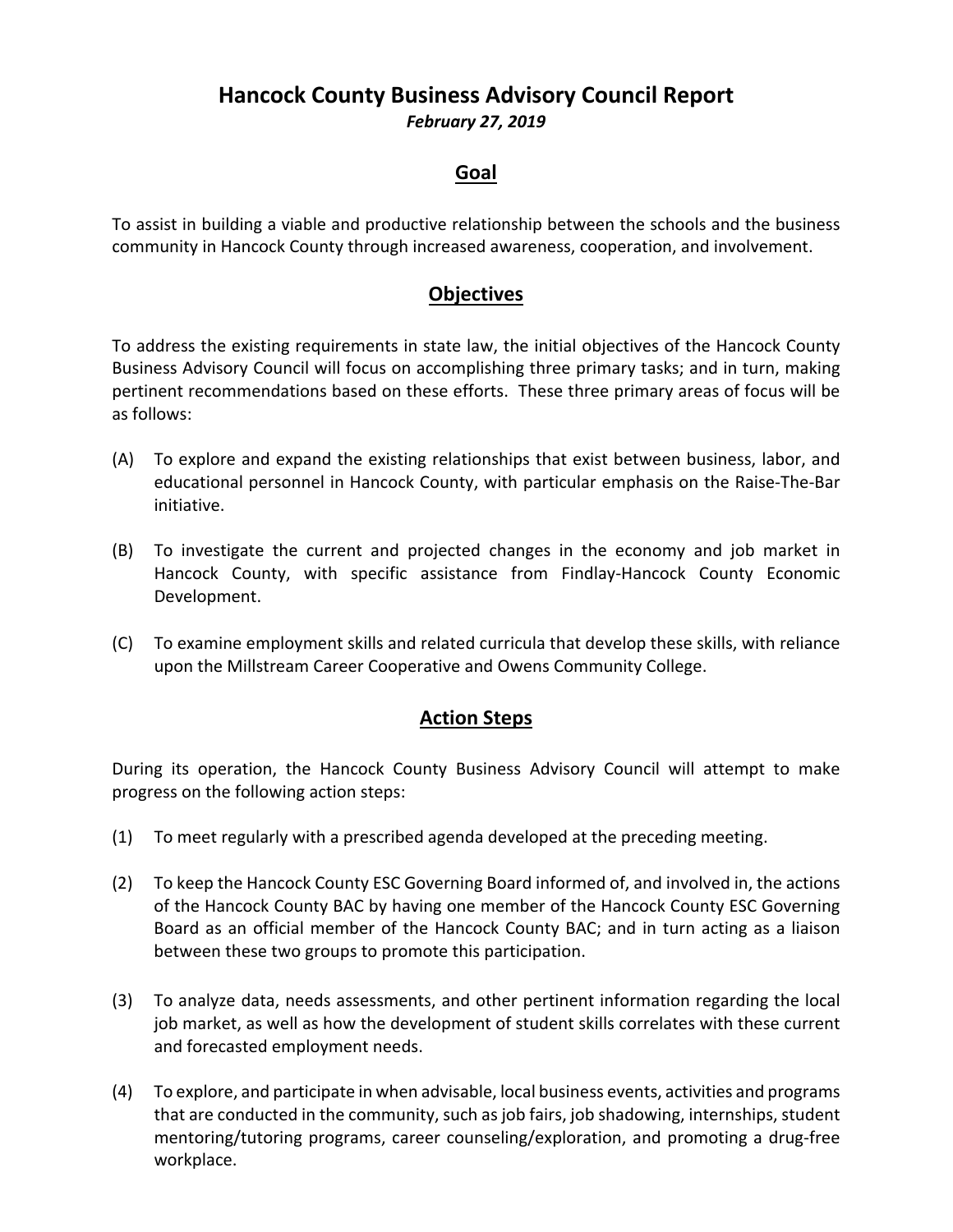- (5) To understand the value of the "Ohio Means Jobs Readiness Seal" and to become involved in the mentoring process where applicable.
- (6) To review educational resources that are being used in the schools to cultivate business competencies, and to highlight those curriculum materials that are identified as particularly relevant.
- (7) To periodically invite guest presenters to the BAC meetings in order to enhance topics being considered through firsthand involvement.
- (8) To share information of interest with other business and education groups that has been gathered through the BAC meetings; and in turn, attempt to foster cooperation and collaboration with all of these entities.
- (9) To maintain flexibility to promptly address items of interest that are raised by BAC members, as well as members of the business and education communities.

## **Evaluation of Outcomes**

Each meeting will focus on one or more of the previous objectives, with a summary of what was accomplished by the Hancock County Business Advisory Council being shared with school districts that are members of the BAC for distribution to their constituents by March 1.

### **Meeting Summaries**

**November 29, 2017:** Since this was the first meeting of the newly-formed Hancock County Business Advisory Council, the requirements of this new mandate as outlined in the Ohio Revised Code were reviewed with the members. The primary focus of the meeting was then centered on the Hancock County "Raise The Bar" initiative, with a presentation provided by **Laurie Zydonik**, *Director*.

**February 28, 2018**: Since the Ohio Department of Education finally distributed the official guidelines for business advisory councils, this new publication, "Business Advisory Councils in Ohio Schools" was discussed by the members. Secondly, the Council reviewed a variety of suggestions provided by **Laurie Zydonik** as to how the members could become engaged in the community workforce initiatives. Prior to adjournment, the members decided to select one of these items to explore before the next meeting as "homework."

**September 25, 2018:** After reviewing the proposed action plan for the current school year, the members shared information from completing their "homework" assignments as per the previous meeting. Additionally, the topic of the importance of developing "soft skills" was explored; and some pertinent data regarding the College Level Examination Placement (CLEP) was shared by a member with the group.

**January 29, 2019:** This meeting was held at the Millstream Career Cooperative, with **Pam Hamlin**, *Millstream Director*, providing a presentation on the "Ohio Means Jobs Readiness Seal" and "Work Keys." An open discussion regarding vocational education then occurred, as well as tour of the facilities.